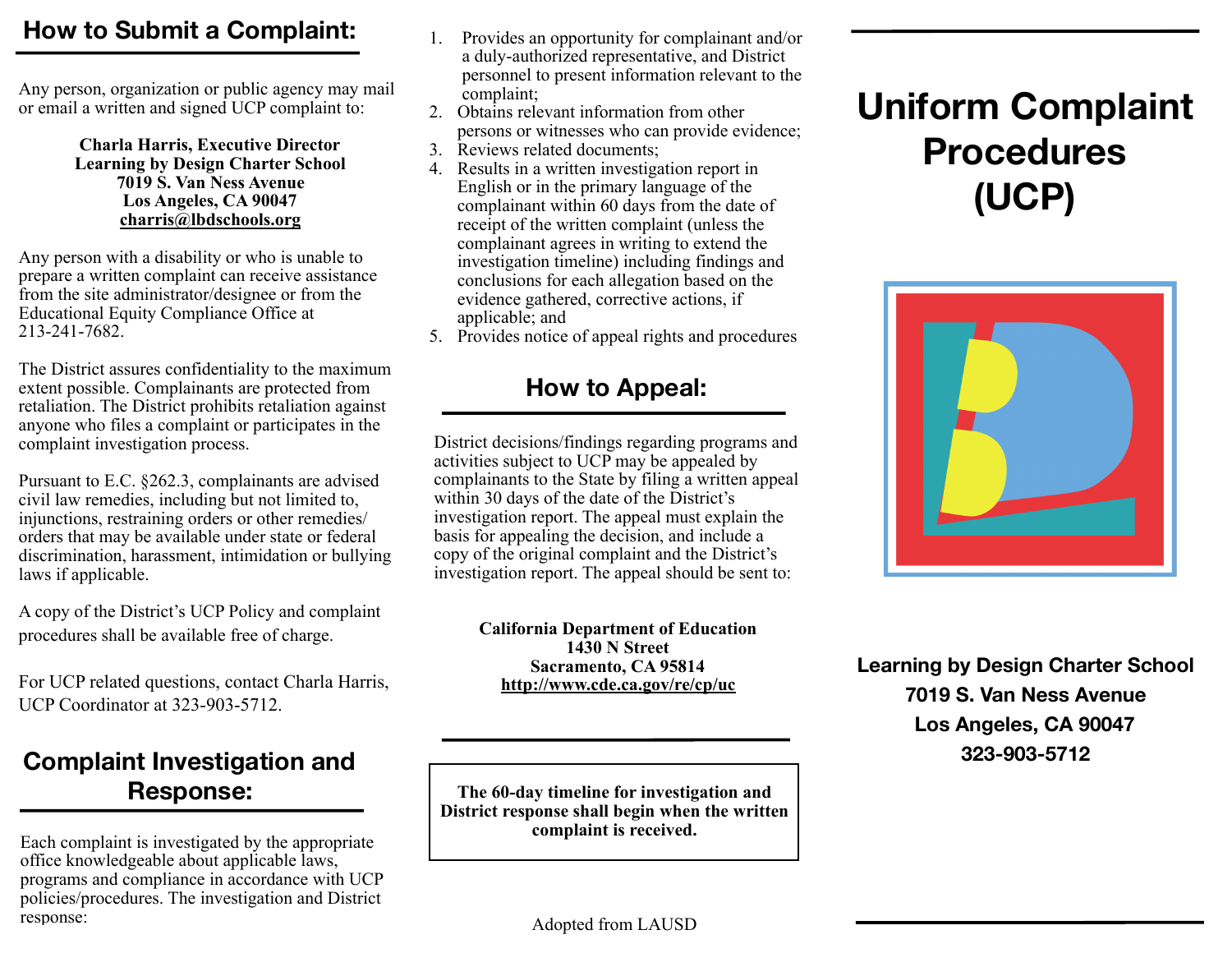#### **Why This Brochure?**

This is an annual notice to all stakeholders that the District has primary responsibility to ensure compliance with applicable state and federal laws and regulations, and shall investigate complaints alleging failure to comply with those including, but not limited to allegations of unlawful discrimination, harassment, intimidation or bullying against any protected group or noncompliance with laws relating to all programs and activities subject to UCP cited in this brochure. The District shall seek to resolve complaints in accordance with procedures in California Code of Regulations §§4600-4694 and District policies/procedures, including retaliation for participation in the UCP process and/or in appeals of District investigation report regarding such complaints.

Standardized notice of educational rights and complaint processes for pupils in foster care, pupils who are homeless, former juvenile court pupils now enrolled in the district and pupils in military families is posted as specified in Education Codes (EC) §§48645.7, 48853, 48853.5, 49069.5, 51225.1 and 51225.2.

# **Protected Groups Covered:**

Allegations of unlawful discrimination, harassment, intimidation or bullying of students based on protected groups, set forth in Penal Code §422.55, EC §§200, 220, and Government Code §11135 include actual or perceived sex, sexual orientation, gender, gender identity, gender expression, race or ethnicity, ethnic group identification, ancestry, nationality, national origin, immigration status, religion, color, mental or physical disability, age, or based on a person's association with a person or group with one or more of these actual or perceived categories, in any program or activity it conducts or to which it provides significant assistance. These complaints must be filed within six months from the date the alleged incident occurred or the date when knowledge of the facts of the alleged incident was first obtained. Otherwise, complaints shall be filed no later than one year from the alleged violation's date.

# **UCP Jurisdiction:**

- Adult education programs  $\S$ §8500 to 8538, and §§52500 to 52617
- Consolidated categorical aid programs listed in §64000(a)
- Migrant child education  $\frac{$54440}{54445}$
- Career technical and technical education and career technical and technical training programs established pursuant to §§52300-52462
- Child care and development programs established pursuant to §§8200-8498
- Unlawful discrimination, harassment, intimidation or bullying of protected groups identified under §§200 and 220 and §11135 of the Government Code, including any actual or perceived characteristic as set forth in §422.55 of the Penal Code, or based on a person's association with a person or group with one or more of these actual or perceived characteristics, in any program or activity conducted by an educational institution, as defines in §210.3, that is funded directly by, or that receives or benefits from, any state financial assistance ( related to employee-to-student, student-to-student, student-to-employee, third party-to-student, employee-to-third party)
- Lactation accommodations \$222
- Educational rights of foster youth pursuant to §§48853, 48853.5, and 49069.5, and graduation requirements for foster youth, homeless youth, and other youth (e.g., former juvenile court school pupils, children of military families, newcomers and migratory education students) §51225.1
- Pupil fees  $\frac{$49010 49013}{ }$
- Courses of study without educational content §51228.3
- Physical education instructional minutes  $§51223$
- Local Control & Accountability Plans (LCAP) §52075
- Juvenile court schools, including former students §48645.7
- School safety plans §32289
- Deficiencies related to preschool health and safety issues for a California state preschool programs pursuant to §8235.5

• Any other state or federal educational program the Superintendent of Public Instruction deems appropriate

A pupil enrolled in a school in the District shall not be required to pay a pupil fee for participation in an educational activity. Pupil fees are fees charged to a pupil as a condition for registering for school or classes, or as a condition for participation in a class or extracurricular activity, regardless of whether the course or activity is elective or compulsory or is for credit; a security deposit, or other payment, that a pupil is required to make to obtain a lock, locker, book, class apparatus, musical instrument, clothes, or other materials or equipment; a purchase that a pupil is required to make to obtain materials, supplies, equipment, or clothes associated with an educational activity. A pupil fee complaint may be filed with the principal of a school, the Superintendent or designee.

A complaint may be filed anonymously if it provides evidence or information leading to evidence to support an allegation of noncompliance, including pupil fee and LCAP complaints.

The District will attempt in good faith to engage in reasonable efforts to identify and fully reimburse all pupils, parents/guardians who paid a pupil fee within one year prior to the filing of the complaint.

If merit is found in a complaint, a remedy shall be provided to the affected pupil in cases regarding course periods without educational content, reasonable accommodations to a lactating pupil, education of pupils in foster care, pupils who are homeless, former juvenile court pupils now enrolled in our school district and/or pupils in military families; a remedy shall be provided to all affected pupils and parents/guardians in cases involving pupil fees, physical education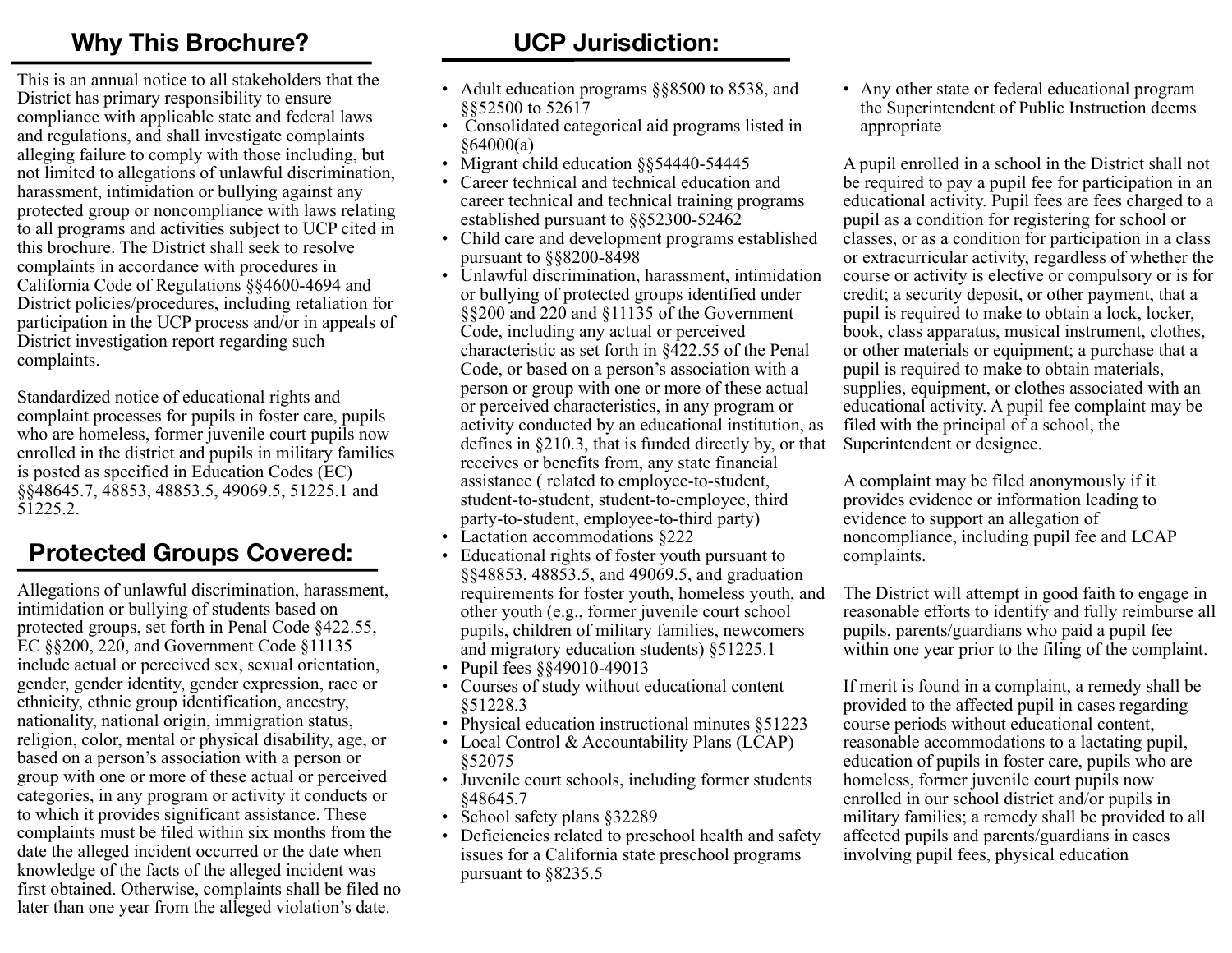### **Como Presentar una Queja:**

Cualquier persona, organización o entidad pública puede enviar por correo o correo electrónico una queja escrita y firmada a:

#### **Charla Harris, Executive Director Learning by Design Charter School 7019 S. Van Ness Avenue Los Angeles, CA 90047 [charris@lbdschools.org](mailto:charris@lbdschools.org?subject=)**

Cualquier persona con una discapacidad, o que no pueda preparar una queja por escrito, puede recibir ayuda del administrador del plantel/persona designada o llamar a la Oficina de Equidad Educativa y Cumplimiento al 213-241-7682.

El Distrito garantiza la confidencialidad en la mayor medida posible. Los demandantes están protegidos contra represalias. El Distrito prohíbe las represalias contra cualquier persona que presente una queja o que participe en el proceso de investigación de una queja.

De conformidad con el Artículo 262.3 del Código de Educación, se informa que quienes presenten quejas también podrían tener disponibles los recursos para la reparación de agravios de la ley civil estatal o federal contra discriminación, acoso, intimidación y/o "bullying".

Una copia de la política y los procedimientos de presentación de quejas del Distrito (UCP) estará disponible de forma gratuita.

Para preguntas sobre el Procedimiento Uniforme para Presenta Quejas (UCP), comuníquese con Charla Harris, Coordinadora de UCP al 323-903-5712.

#### **Investigación de Queja y Respuesta:**

Cada queja es investigada por la oficina apropiada que conoce las leyes, los programas y el cumplimiento aplicables de acuerdo con las políticas/procedimientos de UCP. La investigación y repuesta del Distrito:

- 1. Brinda una oportunidad para que el demandante y/o un representante debidamente autorizado, y el personal del Distrito presenten información relevante a la queja;
- 2. Obtiene información relevante de otras personas o testigos que puedan proporcionar evidencia;
- 3. Revisa los documentos relacionados;
- 4. Resulta en un informe de investigación escrito en inglés o en el idioma natal del demandante dentro de los 60 días a partir de la fecha que se recibió la queja escrita (a menos que el demandante acuerde por escrito extender la linea de tiempo de la investigación) incluyendo hallazgos y conclusiones para cada alegación basados en la evidencia reunida, acciones correctivas, si corresponde; y
- 5. Proporciona notificación de los derechos y procedimientos de apelación.

# **Cómo Apelar:**

Las decisiones/hallazgos del Distrito con respecto a programas y actividades sujetas a UCP pueden ser apeladas por los demandantes ante el Estado mediante la presentación de una apelación por escrito dentro de los 30 días después de recibir el informe de investigación del Distrito. La apelación debe explicar la base para apelar la decisión, e incluir una copia de la queja original y el informe de investigación del Distrito. La apelación debe enviarse a:

**Departamento de Educación de California 1430 N Street Sacramento, CA 95814 <http://www.cde.ca.gov/re/cp/uc>**

**El plazo de sesenta (60) días para la investigación y respuesta del Distrito comenzará cuando se reciba la queja por escrito.** 

# **Procedimiento Uniforme para Presentar Quejas (UCP)**



**Learning by Design Charter School 7019 S. Van Ness Avenue Los Angeles, CA 90047 323-903-5712**